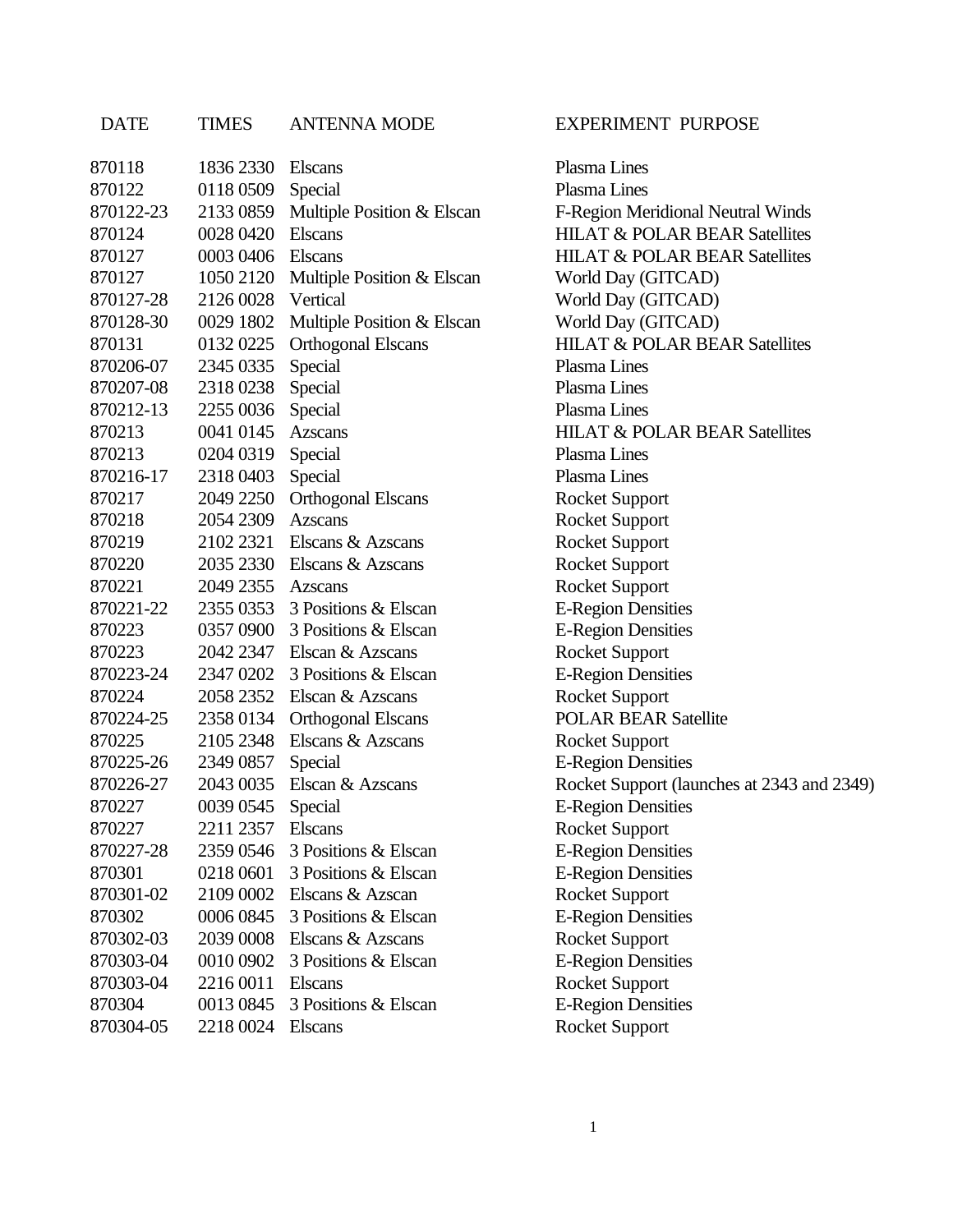| 870305      | 0545 0713 | <b>Elscans</b>             |
|-------------|-----------|----------------------------|
| 870306-07   | 2311 0121 | <b>Orthogonal Elscans</b>  |
| 870308-09   | 2044 0057 | Elscan & Azscan            |
| 870311-12   | 2201 0024 | <b>Orthogonal Elscans</b>  |
| 870312      | 1039 1244 | <b>Orthogonal Elscans</b>  |
| 870312-13   | 2231 0051 | Elscan & Azscan            |
| 870315-16   | 2221 0036 | Elscan & Azscan            |
| 870318      | 1921 2135 | <b>Multiple Positions</b>  |
| 870319      | 1518 2229 | <b>Multiple Positions</b>  |
| 870319      | 2251 2340 | Special                    |
| 870319-20   | 2355 0644 | <b>Multiple Positions</b>  |
| 870320-21   | 1929 1503 | Special                    |
|             |           |                            |
| 870325-26   | 0006 0313 | <b>Elscans</b>             |
| 870327      | 0118 0402 | <b>Elscans</b>             |
| 870328      | 0110 0328 | Special                    |
| 870329      | 0138 0706 | <b>Elscans</b>             |
| 870330      | 0020 0655 | <b>Elscans</b>             |
| 870330-31   | 2329 0553 | <b>Elscans</b>             |
| 870331-0401 | 0856 1602 | Multiple Position & Elscan |
| 870406-07   | 1953 0104 | <b>Azscans</b>             |
| 870408-09   | 1843 0003 | Azscans                    |
| 870409      | 0027 0243 | <b>Elscans</b>             |
| 870409-10   | 1938 0108 | <b>Azscans</b>             |
| 870412-13   | 1946 0057 | Azscans                    |
| 870414      | 0113 0403 | <b>Elscans</b>             |
| 870421      | 1939 2201 | <b>Orthogonal Elscans</b>  |
| 870424      | 0734 0946 | <b>Orthogonal Elscans</b>  |
| 870424      | 1945 2148 | <b>Orthogonal Elscans</b>  |
| 870424-25   | 2159 0211 | <b>Elscans</b>             |
| 870427      | 0726 0931 | <b>Orthogonal Elscans</b>  |
| 870427      | 1919 2127 | Orthogonal Elscans         |
| 870428-29   | 0849 1605 | Multiple Position & Elscan |
| 870510-11   | 2202 0009 | <b>Orthogonal Elscans</b>  |
| 870510      | 0010 0329 | Multiple Position & Elscan |
| 870514-15   | 2212 0004 | <b>Orthogonal Elscans</b>  |
| 870515      | 0005 0347 | Multiple Position & Elscan |
| 870515      | 2141 2343 | <b>Orthogonal Elscans</b>  |
| 870515-16   | 2346 0349 | Multiple Position & Elscan |
| 870518      | 1046 1359 | Multiple Position & Elscan |
| 870522      | 1033 1357 | Multiple Position & Elscan |
| 870523      | 1031 1340 | Multiple Position & Elscan |

Rocket Support (launches at 0632 and 0638) POLAR BEAR Satellite POLAR BEAR & HILAT Satellites POLAR BEAR Satellite POLAR BEAR Satellite POLAR BEAR Satellite POLAR BEAR & HILAT Satellites Rocket Support Rocket Support Plasma Lines Rocket Support Rocket Support (launches at 0656, 0706 and 0721) Rocket Support Polar Cap Aurora Plasma Lines Rocket Support Rocket Support Rocket Support (3 launches at 0447) World Day POLAR BEAR Satellite POLAR BEAR Satellite Plasma Lines POLAR BEAR Satellite POLAR BEAR Satellite Plasma Lines POLAR BEAR Satellite POLAR BEAR Satellite POLAR BEAR Satellite Plasma Lines POLAR BEAR Satellite POLAR BEAR Satellite World Day **HILAT Satellite DMSP-F7 Satellite** HILAT Satellite **DMSP-F7 Satellite HILAT Satellite DMSP-F7 Satellite** DMSP-F7 & HILAT Satellites DMSP-F7 & HILAT Satellites DMSP-F7 & HILAT Satellites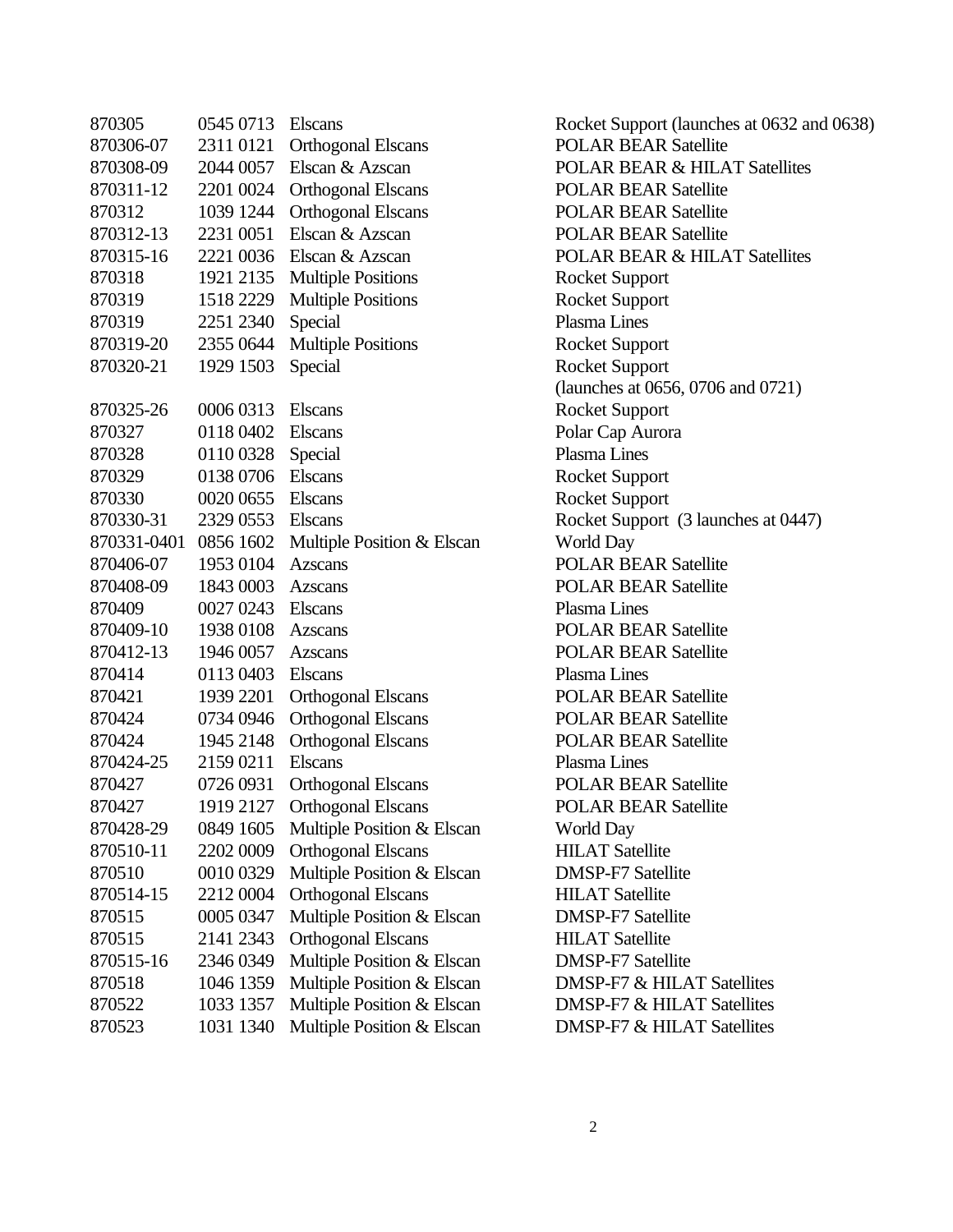| 870528    | 1048 1351 | Multiple Position & Elscan | DM,  |
|-----------|-----------|----------------------------|------|
| 870601-05 | 1052 1923 | 4 Positions & Elscan       | Wor  |
| 870608    | 0916 1127 | <b>Orthogonal Elscans</b>  | HIL. |
| 870611    | 1822 2033 | <b>Orthogonal Elscans</b>  | HIL. |
| 870616-17 | 2034 0304 | <b>Azscans</b>             | Sun- |
| 870617-18 | 2041 0301 | <b>Azscans</b>             | Sun- |
| 870618-19 | 2032 0257 | Azscans                    | Sun- |
| 870619    | 0750 1001 | <b>Orthogonal Elscans</b>  | HIL. |
| 870622    | 1550 1902 | <b>Orthogonal Elscans</b>  | POL  |
| 870625    | 1531 1733 | <b>Orthogonal Elscans</b>  | POL  |
| 870630    | 0626 0832 | <b>Orthogonal Elscans</b>  | HIL. |
| 870706-07 | 2140 0528 | <b>Azscans</b>             | Sun- |
| 870707-08 | 1050 1100 | 3 Positions                | Low  |
| 870708    | 1453 1703 | <b>Orthogonal Elscans</b>  | HIL. |
| 870708-09 | 2113 0525 | <b>Azscans</b>             | Sun- |
| 870709-10 | 2101 0531 | <b>Azscans</b>             | Sun- |
| 870714    | 1356 1632 | <b>Orthogonal Elscans</b>  | POL  |
| 870719    | 1324 1603 | <b>Orthogonal Elscans</b>  | POL  |
| 870722-23 | 2125 0535 | <b>Azscans</b>             | Sun- |
| 870723    | 1333 1543 | <b>Orthogonal Elscans</b>  | POL  |
| 870723-24 | 2125 0530 | <b>Azscans</b>             | Sun- |
| 870725    | 1241 1501 | <b>Orthogonal Elscans</b>  | POL  |
| 870729    | 1309 1514 | <b>Orthogonal Elscans</b>  | POL  |
| 870813-14 | 2308 0330 | <b>Azscans</b>             | Sun- |
| 870818    | 0037 0234 | <b>Orthogonal Elscans</b>  | HIL. |
| 870818-19 | 2309 0328 | <b>Azscans</b>             | Sun- |
| 870819-20 | 2307 0330 | <b>Azscans</b>             | Sun- |
| 870820-21 | 2311 0331 | <b>Azscans</b>             | Sun- |
| 870821    | 0916 1132 | <b>Orthogonal Elscans</b>  | HIL. |
| 870821-22 | 2330 0330 | Azscans                    | Sun- |
| 870824-25 | 2138 0004 | Multiple Position & Elscan | DM,  |
| 870825-26 | 2142 0005 | Multiple Position & Elscan | DM,  |
| 870826-27 | 0949 1808 | Multiple Position & Elscan | Wor  |
| 870828    | 0716 0939 | Multiple Position & Elscan | DM,  |
| 870829-30 | 2301 0100 | <b>Orthogonal Elscans</b>  | HIL. |
| 870901-02 | 2157 0002 | Multiple Position & Elscan | DM,  |
| 870902    | 2146 2354 | Multiple Position & Elscan | DM,  |
| 870903-04 | 2159 0031 | <b>Orthogonal Elscans</b>  | HIL. |
| 870904    | 1024 1231 | <b>Orthogonal Elscans</b>  | POL  |
| 870904    | 1640 1856 | Vertical                   | Test |
| 870908    | 0719 0910 | Multiple Position & Elscan | DM,  |
| 870909    | 2107 2328 | <b>Orthogonal Elscans</b>  | HП.  |
|           |           |                            |      |

DMSP-F7 & HILAT Satellites World Day (GISMOS) **HILAT Satellite HILAT Satellite** Sun-Aligned Arcs Sun-Aligned Arcs Sun-Aligned Arcs **HILAT Satellite** POLAR BEAR & HILAT Satellites POLAR BEAR Satellite **HILAT Satellite** Sun-Aligned Arcs Lower Thermospheric Coupling Study HILAT & POLAR BEAR Satellites Sun-Aligned Arcs Sun-Aligned Arcs POLAR BEAR & HILAT Satellites POLAR BEAR & HILAT Satellites Sun-Aligned Arcs POLAR BEAR & HILAT Satellites Sun-Aligned Arcs POLAR BEAR & HILAT Satellites POLAR BEAR Satellite Sun-Aligned Arcs **HILAT Satellite** Sun-Aligned Arcs Sun-Aligned Arcs Sun-Aligned Arcs **HILAT Satellite** Sun-Aligned Arcs **DMSP-F8 Satellite** DMSP-F8 Satellite World Day **DMSP-F8 Satellite** HILAT Satellite **DMSP-F8 Satellite DMSP-F8 Satellite** HILAT & POLAR BEAR Satellites POLAR BEAR Satellite **DMSP-F8 Satellite HILAT & POLAR BEAR Satellites**